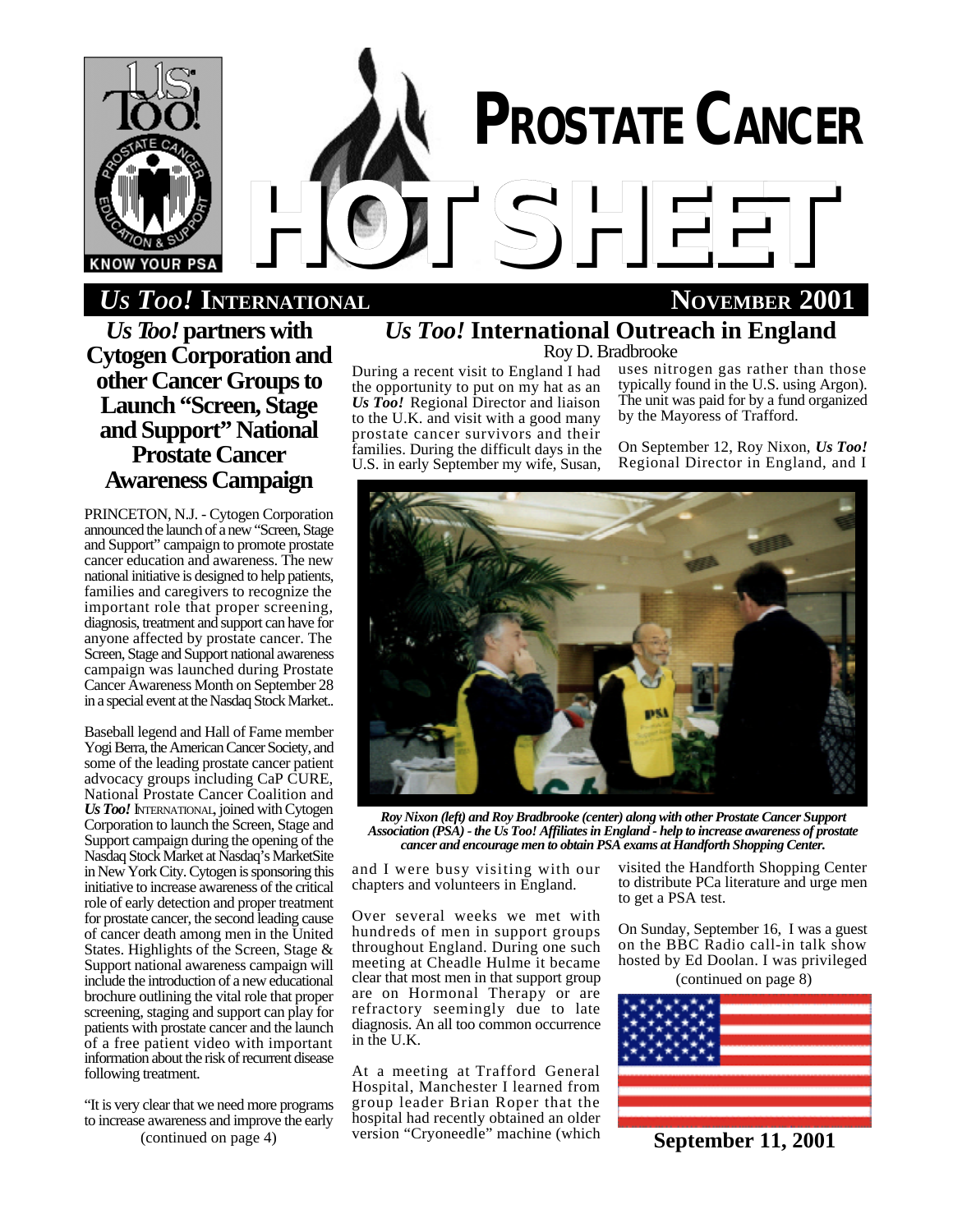### **PROSTATE CANCER PATIENT SUPPORT 1-800-80-***US TOO! US TOO!* **INTERNATIONAL**

## **PROSTATE CANCER NEWS YOU CAN USE**

*Us Too!*publishes a FREE daily e-mail based news service which provides updates on the latest prostate cancer related news. To subscribe or link to the archives simply visit the *Us Too!* Website: www.ustoo.org

News items contained in *Us Too!*publications are obtained from various news sources and edited for inclusion. Where available, a pointof-contact is provided.

All references to persons, companies, products or services are provided for information only, and are not endorsements. Readers should conduct their own research into any person, company, product or service, and consult with their loved ones and personal physician before deciding upon **any** course of action.

### \* \* \* \* \* \* \* \* \* \* \* \* \* \*

**INVESTIGATIONAL COMPOUND SHOWS EVIDENCE OF ANTI-TUMOR ACTIVITY & POTENTIAL TO REDUCE SIDE EFFECTS**

*PR Newswire - October 19, 2001* Millennium Pharmaceuticals, Inc. and New York Weill Cornell Medical Center reported interim findings of two ongoing phase I clinical trials of an investigational

THE*US TOO!* PROSTATE CANCER HOT SHEETIS MADE POSSIBLE BY AN UNRESTRICTED EDUCATION GRANT FROM AstraZeneca THE INFORMATION ANDOPINIONSEXPRESSED IN THIS PUBLICATION ARE NOT ENDORSEMENTS OR RECOMMENDATIONS FOR ANY MEDICAL TREATMENT, PRODUCT, SERVICE OR COURSE OF ACTION BY *US TOO!* INTERNATIONAL, INC., ITS OFFICERS AND DIRECTORS, OR THE EDITORS OF THISPUBLICATION. FOR MEDICAL, LEGAL OR OTHER ADVICE, PLEASE CONSULT PROFESSIONAL(S) OF YOUR CHOICE. *US TOO!* **HEADQUARTERS STAFF** JOHN A. PAGE, FHIMSS, EXECUTIVE DIRECTOR / CEO JACQUELINE KONIECZKA, OFFICE MANAGER MARY BETH MICUCCI, CHAPTER LIAISON DOROTHY WIENCEK, PATIENT INFORMATION COORDINATOR 5003 FAIRVIEW AVENUE DOWNERS GROVE, IL 60515 PHONE:(630) 795-1002 / FAX: (630) 795-1602 *US TOO!* **BOARD OF DIRECTORS:** HANK PORTERFIELD, *CHAIRMAN* TERRY ROE, *VICE CHAIRMAN* COLONEL JAMES E. WILLIAMS, JR. (RET) *SECRETARY* REMBERT R. STOKES, *TREASURER* JOHN A. PAGE, FHIMSS, *EXECUTIVE DIRECTOR / CEO* DIRECTORS: COLONEL JAMES R. ANDERSON, USAF (RET) JOHN DEBOER, *FOUNDER* JOHN CAMPBELL RONALD M. FABRICK, DDS RUSS GOULD CLAUDE S. HARKINS DANIEL M. MOORE, JR. LEW MUSGROVE REX ZEIGER

*US TOO!* INTERNATIONAL, INC. IS INCORPORATED IN THE STATE OF ILLINOIS AND RECOGNIZED AS A  $501(c)(3)$  NOT-FOR-PROFIT CHARITABLE CORPORATION. DONATIONS / GIFTSTO *US TOO!* ARE TAX DEDUCTIBLE.

COPYRIGHT 2001, *US TOO!* INTERNATIONAL, INC.

drug, radiolabeled J591, in patients with advanced prostate cancer. J591 is a humanized monoclonal antibody-based therapeutic. In these trials, the antibody delivered radiation directly to prostate cancers and demonstrated anti-tumor activity with tolerable and limited side effects. J591 targets a molecule called "prostate specific membrane antigen" or "PSMA." PSMA is a protein that is located on the cell surface of all prostate cancers. In these trials, J591 carries a radiation-emitting isotope attached to it. The goal of this therapy is to use J591 to target the radiation just to the tumor cells, while minimizing radiation to normal cells.

### \* \* \* \* \* \* \* \* \* \* \* \* \* \*

**CRYOSURGERY IS SAFE, EFFECTIVE TREATMENT WHEN RADIATION FAILS**

*Cancer Weekly - October 12, 2001* Endocare, Inc. announced that a recent study has concluded that cryosurgery is a safe and effective treatment for prostate cancer patients who have unsuccessfully undergone radiation therapy and a better option than radical prostatectomy, the complete surgical removal of the prostate gland, for those patients. The study noted that the use of the minimally invasive Endocare CryoCare targeted ablation system resulted in "a marked decrease in complications" associated with the treatment. The study also reported biochemical recurrence-free survival calculated from Kaplan-Meier curves was 86% at one year and 74% at two years. Aaron E. Katz, MD, assistant professor of urology at Columbia University's College of Physicians and Surgeons and the leader of the study team, said he was impressed with the latest cryosurgical techniques, which have substantially reduced any side-effects such as incontinence or rectal fistulas following the ablation treatment. The study was published in the October 2001 edition of the Journal of Urology. "This is tremendous news for men whose cancer is resistant to radiation, who otherwise have very few options," Katz said. "They now have ways to greatly reduce any morbidity associated with it. It is less invasive and causes less trauma and fewer side-effects than salvage radical prostatectomy."

### \* \* \* \* \* \* \* \* \* \* \* \* \* \*

**BIOMIRA ANNOUNCES INITIATION OF BLP25 VACCINE IN PHASE II PILOT**

*PR Newswire - October 19, 2001* Biomira Inc. announced the initiation of a Phase II clinical trial evaluating BLP25 vaccine in patients with prostate cancer. The study is designed to test active specific immunotherapy with BLP25 vaccine as a treatment for patients who have recurrent disease following radical prostatectomy for prostate cancer. The primary endpoint of the trial is to reduce or stabilize PSA values in patients with rising PSA post-radical prostatectomy. The trial is expected to enroll approximately twenty patients. Patients will have undergone radical prostatectomy for treatment of PCa at least 6 months prior to study entry.

\* \* \* \* \* \* \* \* \* \* \* \* \* \*

### **PROJECT STUDIES WHY AFRICAN-**

**AMERICANS HIT HARDER BY CANCER** *AScribe Newswire - October 17, 2001* The National Cancer Institute has awarded a multi-million-dollar grant for a potentially landmark study to determine why African Americans are more likely than other groups to develop cancer and to die from the disease. The grant will provide an anticipated \$22 million over five years to fund the "Southern Community Cohort Study," which will enroll and follow 105,000 people - twothirds of them African-Americans - in six southeastern states. The group, or cohort, will be tracked to identify genetic, environmental and lifestyle factors that contribute to cancer development. It will be the first study of its kind in the southern United States and the largest population-based health study of African-Americans ever conducted. The initiative is a collaborative effort of the Vanderbilt Ingram Cancer Center, Meharry Medical College, both located in Nashville, and the International Epidemiology Institute, based in Rockville, Md. The study is also expected to yield important health information about low-income and rural populations, regardless of race. The Study will explore several specific factors that may play a role in the disparities. These variables include the higher-fat "southern diet" and potential differences in activity levels, body mass index, use of over-the-counter medication use (including aspirin and non-steroidal anti-inflammatory drugs), use of folk and herbal supplements, tobacco use, metabolism of carcinogens and genetic factors.

\* \* \* \* \* \* \* \* \* \* \* \* \* \*

### **ENDOCARE EXPANDS AGREEMENT TO DISTRIBUTE 15-MINUTE PSA TEST**

*PR Newswire - October 08, 2001* Endocare, Inc. announced that it entered into a new expanded distribution agreement with Qualigen, Inc. Under the new agreement, the Endocare sales force will now sell Qualigen's FDA-cleared, 15-minute total prostate specific antigen (Total PSA) test as a stand-alone product. The test, which provides rapid, fullyautomated, laboratory quality PSA test

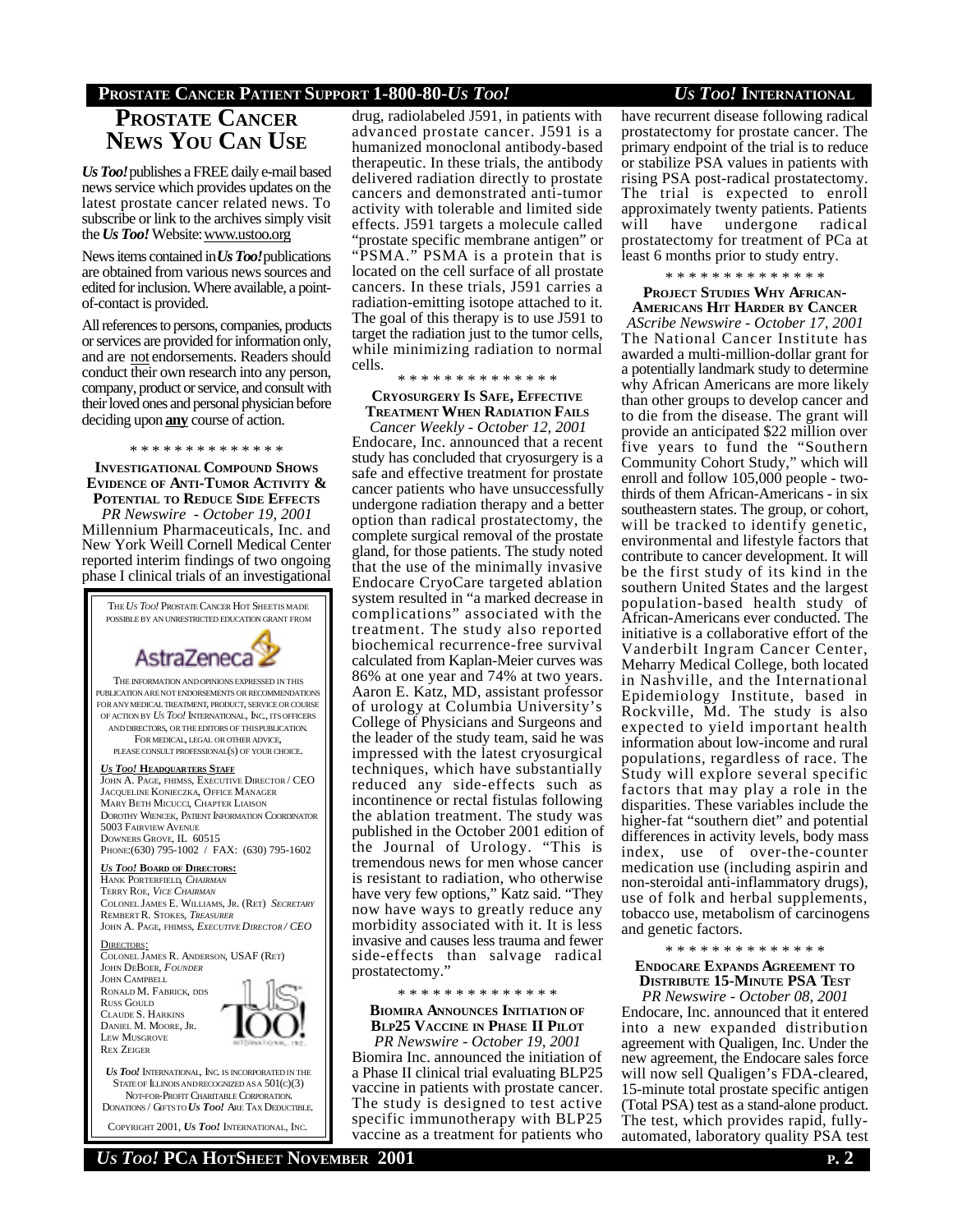results in physician office laboratories, eliminates patient anxiety that can result from delays in receiving test results. Endocare also plans to supplement the PSA test with a targeted biopsy technology currently under development and other tests. When developed, this inoffice suite of products will allow both the physician and patient to eliminate much of the waiting involved with a patient's diagnosis, diminish the expense and logistical challenge of the third-party laboratory and eventually, should improve the quality and specificity of the diagnosis", according to Endocare.

### \* \* \* \* \* \* \* \* \* \* \* \* \* \*

### **DRUG ARRESTS TUMOR GROWTH WITH MINIMAL SIDE AFFECTS**

*Cancer Weekly - October 12, 2001* The results of a clinical study of the effects of Exisulind, a new drug that has been shown to slow tumor growth in men with advanced prostate cancer, is the first of its kind to show a significant effect of a new class of drugs that may stabilize progressive, recurrent disease in patients with advanced prostate cancer. "These results suggest that Exisulind may delay disease progression in men with recurrent prostate cancer," says Dr. Erik Goluboff, Assistant Professor of Urology at Columbia University College of Physicians & Surgeons, Director of Urology at The Allen Pavilion of New York - Presbyterian Hospital, and the principal investigator of the trial. "This will subsequently prolong the time period between post-surgical PSA rise and the need for androgen deprivation therapies." Other available therapies, such as drugs, hormones, or radiation, try to limit spread of the disease and increase survival time by shrinking or stabilizing tumors but can impair patient recovery with severe side effects, according to the study published in the September 2001 issue of The Journal of Urology. "For instance, hormonal therapy produces high response rates in metastatic prostate cancer, but patients develop resistance over time," says Dr. Goluboff. "The side effects of hormonal treatment can significantly impact the patient's quality of life. New treatment options that might delay the need for such side effect-prone therapies could provide great benefit in the management of prostate cancer."

### \* \* \* \* \* \* \* \* \* \* \* \* \* \*

### **TWO NEW PILLS MAY JOIN VIAGRA IN IMPOTENCE MARKET**

*St. Petersburg Times - October 07, 2001* Bayer AG and a partnership of Eli Lilly and Co. and Icos Corp. have asked the U.S. FDA to approve their own versions of Viagra. Lilly Icos' is called Cialis.

### Bayer's is known now only by its generic name, vardenafil. Urologists welcome alternatives to Viagra. The little blue pill has proved safe and effective, but some men suffer serious side effects. Others don't respond to it. Lilly and Bayer will benefit from Pfizer's work toward making erectile dysfunction part of America's vernacular, and in persuading millions of men to ask their doctors about it. And only about 11 percent of men with erectile dysfunction have sought treatment. Like Viagra, Cialis and vardenafil are phosphodiesterase-5, or PDE-5 inhibitors, meaning they obstruct a specific enzyme. This sets off a chain reaction that ultimately improves blood flow to the penis. The drugs work about 80 percent of the time, trials show. All three can be trouble for some heart patients and all three have side effects, including flushing, headaches and stuffy nose. Cialis and vardenafil appear to have less severe side effects than Viagra, doctors said. Vardenafil appears to require a lower dose than either competitor, which should cut side effects, and Bayer says it appears quite effective for men with diabetes, whose impotence is difficult to treat. The new drugs also work in about 20 minutes, Bayer and Lilly say. Viagra takes up to an hour. But Cialis' strongest point is its staying power: Viagra and vardenafil typically work for four hours. About half the men who took Cialis in clinical trials could get an erection any time within 24 hours. For some, the window was even longer.

### \* \* \* \* \* \* \* \* \* \* \* \* \* \*

### **LONG-TERM RELEASE HORMONE THERAPY PRODUCT IS PROMISING**

*Biotech Week - October 12, 2001* Atrix Laboratories, Inc. announced the presentation of Phase III clinical trial results for the company's Leuprogel Three-Month Depot prostate cancer treatment at the Eighth Annual CaP CURE Scientific Retreat. Atrix is in latestage development of three Leuprogel products for one-, three- and four-month sustained release of leuprolide acetate using Atrix's Atrigel depot drug delivery system. The goal of this therapy is to reduce testosterone in the body to inhibit the growth of hormone-responsive advanced prostate cancer. The liquid Leuprogel products are injected subcutaneously with a small gauge needle, forming a solid implant in the body that slowly releases leuprolide as the implant is bioabsorbed. Earlier in 2001, Atrix filed a New Drug Application (NDA) for its Leuprogel One-Month Depot product, which is under review with the U.S. Food and Drug Administration. The Leuprogel Four-

### *US TOO!* **INTERNATIONAL VISIT US ON THE INTERNET AT WWW.USTOO.ORG**

Month Depot product is currently completing Phase III clinical testing.

### \* \* \* \* \* \* \* \* \* \* \* \* \* \*

### **WHEN TESTOSTERONE DROPS, ALZHEIMER PROTEIN INCREASES** *Pain & Central Nervous System Week October 12, 2001*

When doctors suppress testosterone levels in men with prostate cancer, they may inadvertently be increasing the level of a substance implicated in Alzheimer disease, according to a report presented at the American Neurological Association's 126th annual meeting, September 30 to October 3 in Chicago. The study indicates that when testosterone levels go down, there is a dramatic increase in levels of a protein known as "amyloid," the prime suspect in the death of nerve cells in Alzheimer disease. "We believe that this phenomenon may explain why Alzheimer disease occurs in late life. People with a genetic predisposition to Alzheimer may have borderline amyloid levels until menopause or the male equivalent, andropause, reduces gonadal hormone secretion. Brain amyloid levels may then rise enough to cause amyloid accumulation to begin," said author Sam Gandy, MD, PhD, of New York University. Although it has not been proven, a wealth of evidence suggests that the accumulation of amyloid into clumps called "senile plaques" is toxic to nerve cells. On autopsy of Alzheimer patients, doctors find especially high numbers of senile plaques in brain areas that underlie memory and reasoning, brain functions that deteriorate dramatically in the disease. The researchers realized that a natural experiment could be conducted with men whose testosterone levels are suppressed as part of their treatment for prostate cancer. "In each of six men, when testosterone levels were suppressed, plasma amyloid levels roughly doubled over the six months' duration of the study," said Gandy. Other researchers have shown that people with higher levels of amyloid circulating in the blood are more likely to get Alzheimer. For that reason "It will now be important to follow these measures for several years, while also administering serial cognitive function exams to determine whether any of the men develop Alzheimer disease." As for the effectiveness of hormone replacement therapy in preventing Alzheimer, said Gandy, a large, ten-year study currently underway will yield fiveyear interim results in 2003. "If hormones are proven to be effective in this trial, then prevention of Alzheimer disease may

(continued on page 6)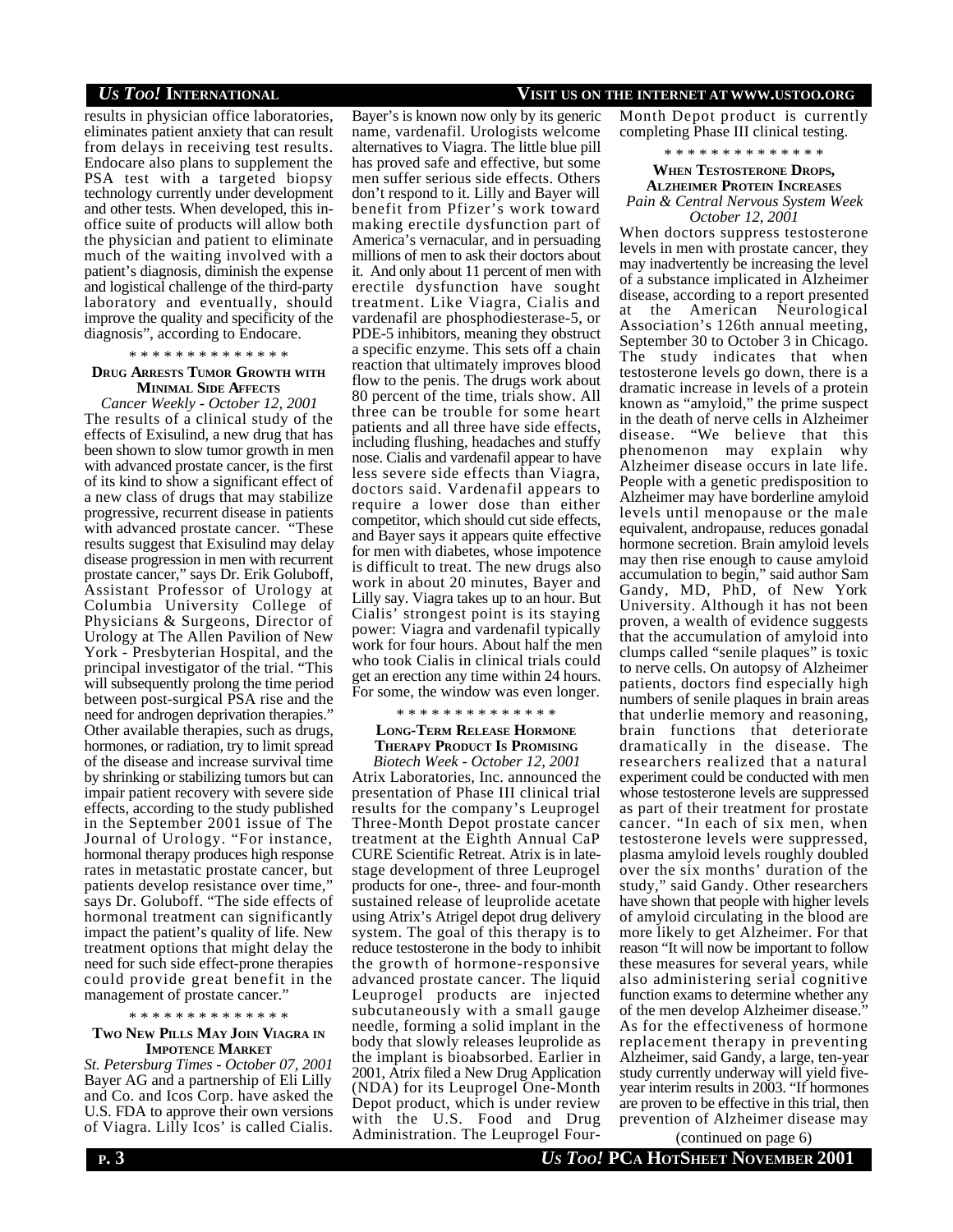### **PROSTATE CANCER PATIENT SUPPORT 1-800-80-***US TOO! US TOO!* **INTERNATIONAL**

# **SCREEN, STAGE & SUPPORT**

(continued from P. 1) detection of this disease - especially related to the key areas of screening, staging and patient support," said H. Joseph Reiser, Ph.D., Cytogen's president and chief executive officer. "Because Cytogen's products are specifically designed to improve the health

and quality of life of men affected by prostate cancer, we are very pleased to sponsor this all that we can to help more people recognize and treat this deadly disease."

Approximately one in every six men will develop prostate cancer. It is the second leading cause of cancer death among men in the United States, exceeded only by lung cancer. The American Cancer Society estimates that approximately 198,100 new cases of prostate cancer will be diagnosed this year in the U.S., and that 31,500 men will die



*Baseball Hall of Famer Yogi Berra rang the opening bell at the Nasdaq Stock Market(SM), on September 28 as Us Too! International, American Cancer Society, CaP CURE, and National Prostate Cancer Coalition Team Up With Cytogen to Help The Public Understand Three Key Elements of Prostate Cancer Detection and Treatment © Copyright 2001, The Nasdaq Stock Market, Inc. Reprinted with the permission of The Nasdaq Stock Market, Inc.*

of the disease.

important national initiative. This effort is especially important to us following the recent loss of our board member, S. Leslie Misrock, a leader in the field of patent law and intellectual property who battled prostate cancer for decades and became an inspiration to many. We dedicate this event to him and to all men currently fighting this disease," Dr. Reiser concluded.

Baseball great Yogi Berra officially launched the Stage Screen and Support program at the opening of trading activity at Nasdaq on September 28, 2001. His support follows the recent announcements that Joe Torre, manager of the World Champion New York Yankees, Don Nelson, head coach of the Dallas Mavericks, Rudolph Giuliani, Mayor of New York City, and several other well-known men have been diagnosed with prostate cancer.

"I am very pleased to be a part of Cytogen's Screen, Stage and Support campaign to promote prostate cancer education and awareness," said Yogi Berra. "We must do

"The American Cancer Society is working across the nation to ensure that all men learn about the benefits and limitations of screening for prostate cancer. We applaud the efforts of Cytogen to raise the level of public awareness about prostate cancer screening and early detection," said Durado Brooks, MD, MPH, director, prostate and colorectal cancers with the American Cancer Society.

"Because prostate cancer claimed about 200,000 lives during the past five years, it's clear we need to increase funding for prostate cancer research," said William A. Schwartz, vice chair and chief executive officer of the National Prostate Cancer Coalition (www.4npcc.org), is committed to awareness, outreach and advocacy. "But because prostate cancer mortalities have gone down by about 14% in the past two years, it also amplifies the fact that the PSA, a simple blood test, can save lives. More men need to get it, and more women need to make sure that they do," added

# **HEALTHY EATING: NUTRITION NEWS**

*SOY*

Here are some tips for including soy in your diet. Soy protein was big news when the U.S. Food and Drug Administration approved the health claim that 25 grams of soy protein a day helps reduce cholesterol levels. Soy choices include soy- infused cereals, snack bars, burgers, soups and even pizzas. The best bets are more natural, such as tofu, soy milk and beans like edamame and soy nuts.

### *MUSHROOMS*

Are there any nutrients in mushrooms or are they mostly water?

Mushrooms are low in fat and calories and contain significant amounts of potassium and selenium, an antioxidant that may cut the risk of prostate cancer, and they are a rich source of riboflavin, a B-complex vitamin that promotes healthy skin and good vision.

### Mr. Schwartz.

"CaP CURE, along with its partner, the National Prostate Cancer Coalition, has invested intensely to raise public awareness for prostate cancer and the devastating impact this disease can have on men and their families. We are delighted to see the for-profit sector joining in this very important effort," said Howard R. Soule, Ph.D., executive vice president and chief science officer of CaP CURE, (www.capcure.org) the world's largest private source of prostate cancer research funding.

"We are very pleased to take part in this effort. Most men are unaware that the majority of those with early stage prostate cancer are asymptomatic - that is, they feel fine and display no symptoms. Studies have shown that the chances of surviving prostate cancer are greatly increased if the disease is diagnosed early. *Us Too!* INTERNATIONAL, recommends that all men should get at least a baseline PSA and DRE before the age of 45 with annual follow-up to track changes which may signal prostate cancer. Following diagnosis, accurate staging information is crucial in allowing patients and their physicians to evaluate the many treatment options currently available for prostate cancer", said John Page, executive director and chief executive officer of *Us Too!* INTERNATIONAL, the world's largest independent education and support network for men with prostate cancer and their families (www.ustoo.org).

*US TOO!* **PCA HOTSHEET NOVEMBER 2001 P. 4**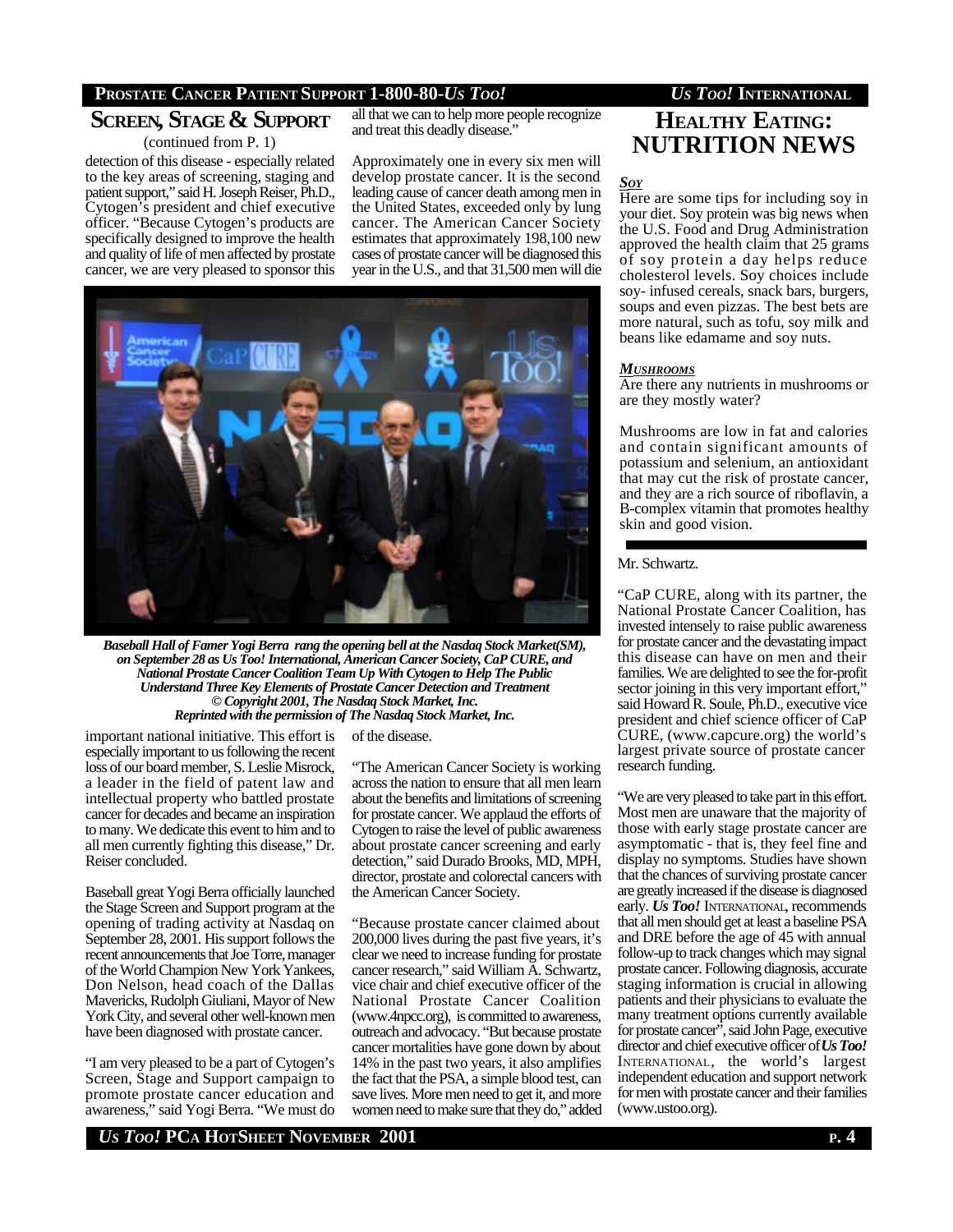### *US TOO!* **INTERNATIONAL VISIT US ON THE INTERNET AT WWW.USTOO.ORG**

# **PSA Test: Worth The Worry** By Bard Lindeman

Money. Time. Medical politics. Choose any, or all, of the preceding. Let's first look to the science. The PSA test, first used in 1987, is an imperfect instrument. It can produce false negatives and false positives. Moreover, medical science cannot prove, conclusively, that early diagnosis extends men's lives. The preceding sentence is a direct quotation from The Prostate Cancer Protection Plan" by Dr. Bob Arnot (Little, Brown and Co., 2000). "Even the biggest proponents of PSA tracking say that right now it is still just a theory and needs to be rigorously proved," writes Arnot. In truth, nearly every facet of this disease remains controversial.

Consider this from The Wall Street Journal: "Prostate cancer is that paradox of modern medicine: a disease that doctors have learned to diagnose long before they have reached consensus about how to treat it." Without a large epidemiological study as proof of the test's unquestioned merit, credible doctors are lining up on opposite sides of the PSA divide. Opposed to widespread, and costly, screening with the PSA test are the federal government's National Cancer Institute, the American College of Physicians, the Centers for Disease Control and Prevention, the American Society of Internal Medicine, the U.S. Preventive Services Task Force, and the American Association of Family Practitioners. To summarize the opposition viewpoint: Studies have shown that mammograms will lower the death rate for women with early-stage breast cancer. There is no such definite proof as yet for prostate cancer. (It will be years before results from relevant long-term studies become available.)

Proponents of the PSA point to it as the single most effective tumor marker in oncology. "If a man has an abnormal PSA and an abnormal rectal exam, then he has a 50-percent chance of having prostate cancer," says Dr. E. David Crawford, a University of Colorado radiation oncologist. Taken together, the tests are as good as, if not better than, the mammogram, Crawford says. Given the facts, most laymen vote "yes" for the PSA test. This is especially true with those who have been diagnosed and treated. As I approach the third anniversary of my therapy, I take my place, proudly, among the proponents.

Meanwhile, research science is moving fast along the diagnostic frontier. In my opinion, the contention will not endure much longer. Scans, color Doppler ultrasounds, improved blood work one of these, or all of them, will

**HOPELINK PRE-SCREEN QUESTIONNAIRE DETERMINES IF YOU MEET PRELIMINARY ELIGIBILITY REQUIREMENTS FOR CLINICAL TRIALS - INCLUDING THE CURRENT "DENDREON" TRIAL**

*Us Too!*'s continuing partnership with HopeLink, provides easy access to information about clinical trials currently open for enrollment. The HopeLink Clinical Trial Service, available via link from *Us Too!'s* website, contains comprehensive trial listings in both standard and medical formats and includes eligibility criteria, investigative site locations, contact information, and the opportunity to determine if you meet preliminary eligibility criteria for selected trials. 96 PCa trials are currently posted.

A pre-screeen questionnaire is currently available for the "Dendreon" study, Phase III Randomized Study of APC8015 in Patients With Asymptomatic Metastatic Hormone Refractory Adenocarcinoma of the Prostate. To help you determine if you meet preliminary elegibility requirements to participate in this study, follow the HopeLink icon on *Us Too's* website, search for the APC8015 study and:

- 1) Select a desired location from the 34 listed where the study is taking place. Locations are listed alphabetically by state and city
- 2) Select "See If I qualify For This Trial" at the bottom of the trial description
- 3) Read the steps outlined that take you through the registration process which will take you into thequestionnaire.

You can continue searching the entire *Us Too!* clinical trial database via this link.

break through to reinforce, or even supplant, the PSA.

Last, with prostate cancer, you want to keep a curable tumor from breaking free of the prostate capsule, thus becoming an incurable one. The PSA helps you, and your doctors, reach that goal

*Bard Lindeman is a syndicated writer, prostate cancer survivor and Us Too! Regional director living in Georgia.*

### **WIPING OUT CANCER FATIGUE** Ivanhoe Newswire

SALT LAKE CITY — For many cancer patients, treatment will be chemotherapy and radiation. Ninety percent say the fatigue from treatments has them sleeping up to 18 hours a day. Here are a few tips to help them manage.

Lunch with a friend is a breeze now for Jean Smith. That wasn't always the case. She has Non-Hodgkin's lymphoma and had chemotherapy and radiation.

"Probably chemo was the most uncomfortable," says Smith.

Her biggest side effect was fatigue.

Studies show about 90 percent of patients experience fatigue during chemotherapy or radiation treatment. Nurse researcher and professor Susan Beck, Ph.D., has done an extensive amount of research into cancer fatigue. She says patients have to think of their energy as a bank account. So, spend it wisely.

"I think that sometimes when people get sick they don't sit back and think. 'I have a limited amount of energy, what's most important to me?'" says Beck, of the University of Utah College of Nursing.

She recommends you plan your day around your peak energy times. Let others run errands or do tasks that are not important to you. Make sure you do some aerobic activity daily, and do not rest too much.

Beck says, "If a person decides to go to bed and stay there for 24 hours, that person is going to get more fatigued, not less."

Smith was a nurse for 30 years. She admits it's all different when you're caring for yourself, but she's optimistic. "You have to be positive. Naturally I'm planning on it being okay," she says.

In fact, Smith's treatments are now complete and doctors say she's clear of the cancer. She reports feeling much better and her fatigue has gone away.

If you would like more information, please contact:

Susan Beck, Ph.D. University of Utah College of Nursing 10 5200 E Front St. Salt Lake City, UT 84112 (801) 585-9609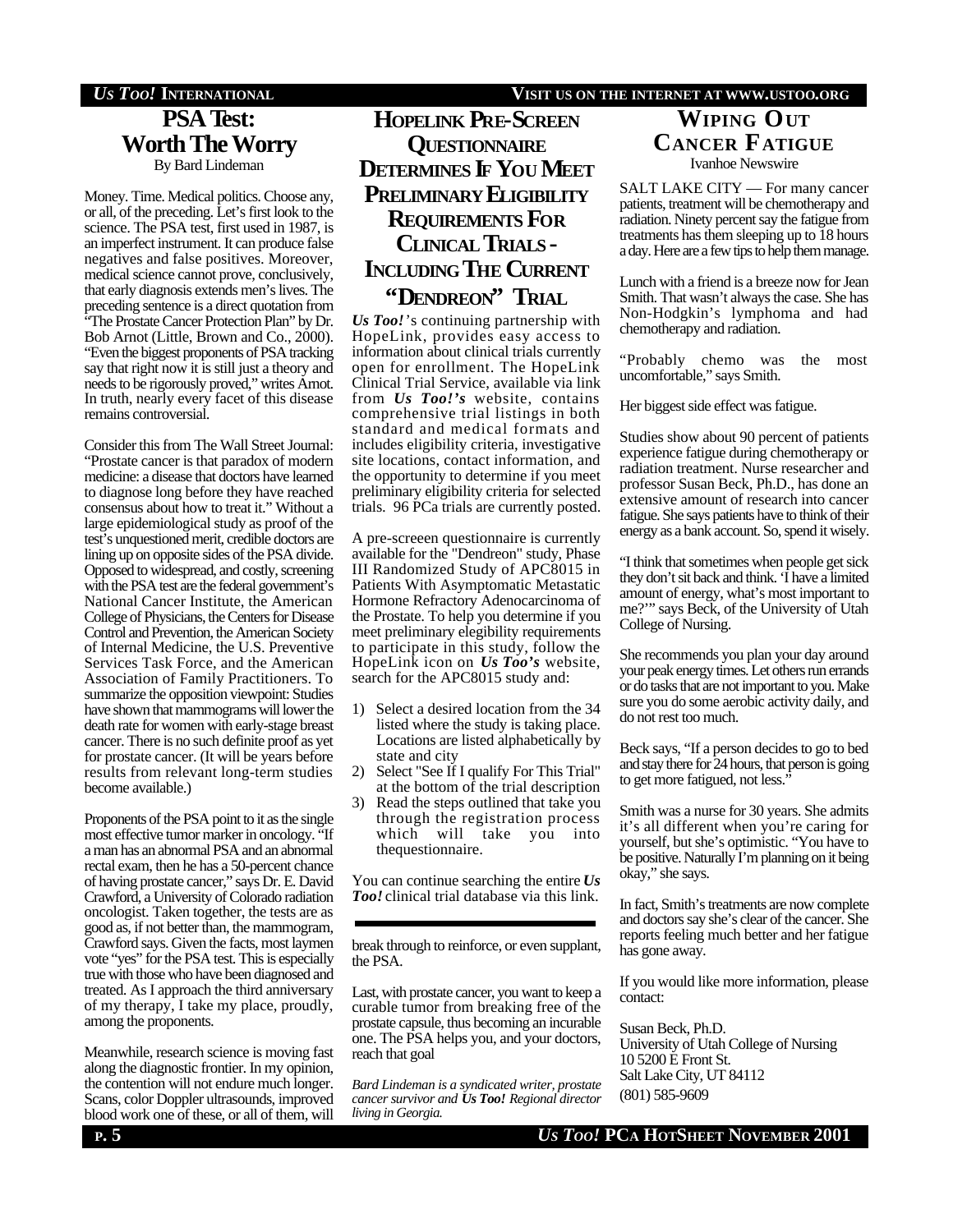### **PROSTATE CANCER PATIENT SUPPORT 1-800-80-***US TOO! US TOO!* **INTERNATIONAL**

# **PCA NEWS YOU CAN USE**

(continued from P. 3)

become an indication for hormone replacement therapy in both men and women."

### \* \* \* \* \* \* \* \* \* \* \* \* \* \*

**MOLECULE MAY KILL CANCER CELLS**

*Associated Press - October 02, 2001* Researchers are planning human trials next year on a newly developed molecule that not only attacks cancer but forces it to produce more of the cancer-fighting molecules to join in the attack. A pair of Yale University researchers developed the molecule, called icon. In tests on mice that had human forms of prostate cancer and melanoma, icon eliminated the disease by destroying the blood vessels that fed the tumors. In recent years drugs that inhibit growth of the blood vessels in tumors have received wide attention, though early results reported last spring showed less promise than had been hoped for. The new therapy, developed by Alan Garen and Zhiwei Hu, takes a different approach. Instead of seeking to limit growth of these blood vessels, it directly attacks the cells lining the blood vessels. The findings are reported in the Proceedings of the National Academy of Sciences. Dr. Albert Deisseroth of the Sidney Kimmel Cancer Center in San Diego is arranging clinical trials, which he hopes to begin next spring after the FDA approves the tests. He also cautioned against jumping to conclusions about a possible new cancer therapy. "There are differences between animals and human beings," Deisseroth said.

### \* \* \* \* \* \* \* \* \* \* \* \* \* \*

### **MOLECULAR STRUCTURE OF NEW CLASS O<sup>F</sup> PROTEASE CANCER TARGETS REVEALED**

*Cancer Weekly - October 10, 2001* Corvas International Inc. scientists and collaborators at the Max-Planck Institute of Biochemistry in Martinsried, Germany, have unveiled the threedimensional molecular structure of the functional domain of matriptase, a newly identified serine protease target for breast and prostate cancer drug development. This new structural information is expected to facilitate the design of drugs that block or otherwise exploit the activity of matriptase and related proteases. Unlike most proteases, which are either secreted from or retained in the cell, transmembrane serine proteases are located on the cell surface. This confined location may offer a unique opportunity to target cancer treatments directly to diseased tumor cells thereby avoiding damage to healthy cells and tissues, a

serious problem associated with many current therapies, including radiation and chemotherapy. In this regard, several recent reports in leading scientific journals have implicated hepsin, another transmembrane serine protease related to matriptase, as a biological marker of, and potential drug target for, prostate cancer. Corvas is currently working to validate the role of matriptase and other serine protease targets in animal models of breast and prostate cancer. "We believe that a combination of therapeutic approaches that attack cancer on multiple fronts will be essential to improve upon current standards of care," said George P. Vlasuk, PhD, chief scientific officer at Corvas.

### \* \* \* \* \* \* \* \* \* \* \* \* \* \*

### **PROGENICS, CYTOGEN TEAM T<sup>O</sup> DEVELOP NOVEL VACCINE**

*Cancer Weekly - October 10, 2001* PSMA Development Co. LLC has entered into an exclusive licensing agreement with AlphaVax Human Vaccines Inc. to use the AlphaVax Replicon Vector (ArV) system to create a therapeutic prostate cancer vaccine incorporating the joint venture's proprietary PSMA antigen. The announcement follows an extensive preclinical evaluation of the ArV technology as a vaccine delivery and expression vehicle for prostate-specific membrane antigen (PSMA). PSMA is a cell-surface protein that is abundantly expressed on prostate cancer cells at all stages of disease, including advanced or metastatic disease. Mice inoculated with the vaccine developed robust and specific immune responses to PSMA that persisted for prolonged periods. The company is completing preclinical development activities on the PSMA ArV vaccine in anticipation of Phase I/II clinical studies in 2002. The potent and durable immune responses observed to date are encouraging indications of the potential for this vaccine to eliminate prostate cancer cells in man.

### \* \* \* \* \* \* \* \* \* \* \* \* \* \*

### **NEW MEDICINE APPROVED SPECIFICALLY FOR LOCALIZED DISEASE**

*Cancer Weekly - October 10, 2001* Casodex 150 mg (bicalutamide), developed by AstraZeneca, is the first medical treatment to receive regulatory approvals specifically for the treatment of localized prostate cancer, where watchful waiting would have otherwise been recommended. The new indication in the United Kingdom, Greece, Portugal and Austria is as follows: "In patients with localized prostate cancer, Casodex

150 mg is indicated as immediate therapy in patients who are not being treated by radical prostatectomy or radiotherapy. In patients with locally advanced prostate cancer, Casodex 150 mg is indicated as immediate therapy either alone or as adjuvant to treatment by radical prostatectomy or radiotherapy". In addition, Casodex 150 mg was recently granted marketing authorizations in Italy and Hungary. These new licences are based on evidence from the Early Prostate Cancer (EPC) program - the world's largest ever treatment trial conducted in prostate cancer. First results from the trial have shown that in localized and locally advanced disease combined, Casodex 150 mg cuts the risk of tumour progression by almost a half, and also reduces the risk of developing bone metastases by a third, when compared with standard care alone.

### \* \* \* \* \* \* \* \* \* \* \* \* \* \*

### **ROBOTIC SURGERY REFINED**

*Cancer Weekly - October 12, 2001* The Vattikuti Urology Institute at Henry Ford Hospital, Detroit, is the first center in the country to routinely perform surgery using a robotic system for the treatment of prostate cancer. With this robotic laparoscopic procedure, the patient's pain, blood loss and recovery time in the hospital and at home is significantly reduced. In addition, the procedure eliminates the large incision that is used in the traditional surgical method. New technology now makes it possible to perform radical prostatectomy using minimally invasive techniques. Instead of a major incision, laparoscopic prostatectomy requires only tiny incisions in the abdomen. "The advantages of the robotic laparoscopic prostatectomy is that the post-operative recuperation for the patient is remarkably smooth; the patient goes home within 24 hours, and barring no complications, there are no restrictions," said Dr. Menon. The robotic procedure was developed in Paris by surgeons Bertrand Guillonneau, MD, and Guy Vallancien, MD, of the Institut Montsouris. Menon trained with them and established a collaborative program between Institut Montsouris and Henry Ford Hospital. International studies of more than 800 patients show that laparoscopic surgery is as effective as standard prostatectomy for treating prostate cancer. Laparoscopy is associated with less post-operative pain, fewer complications, shorter hospital stays and a faster recovery. In the robotic laparoscopic procedure, with the state-of-

(continued on P. 8)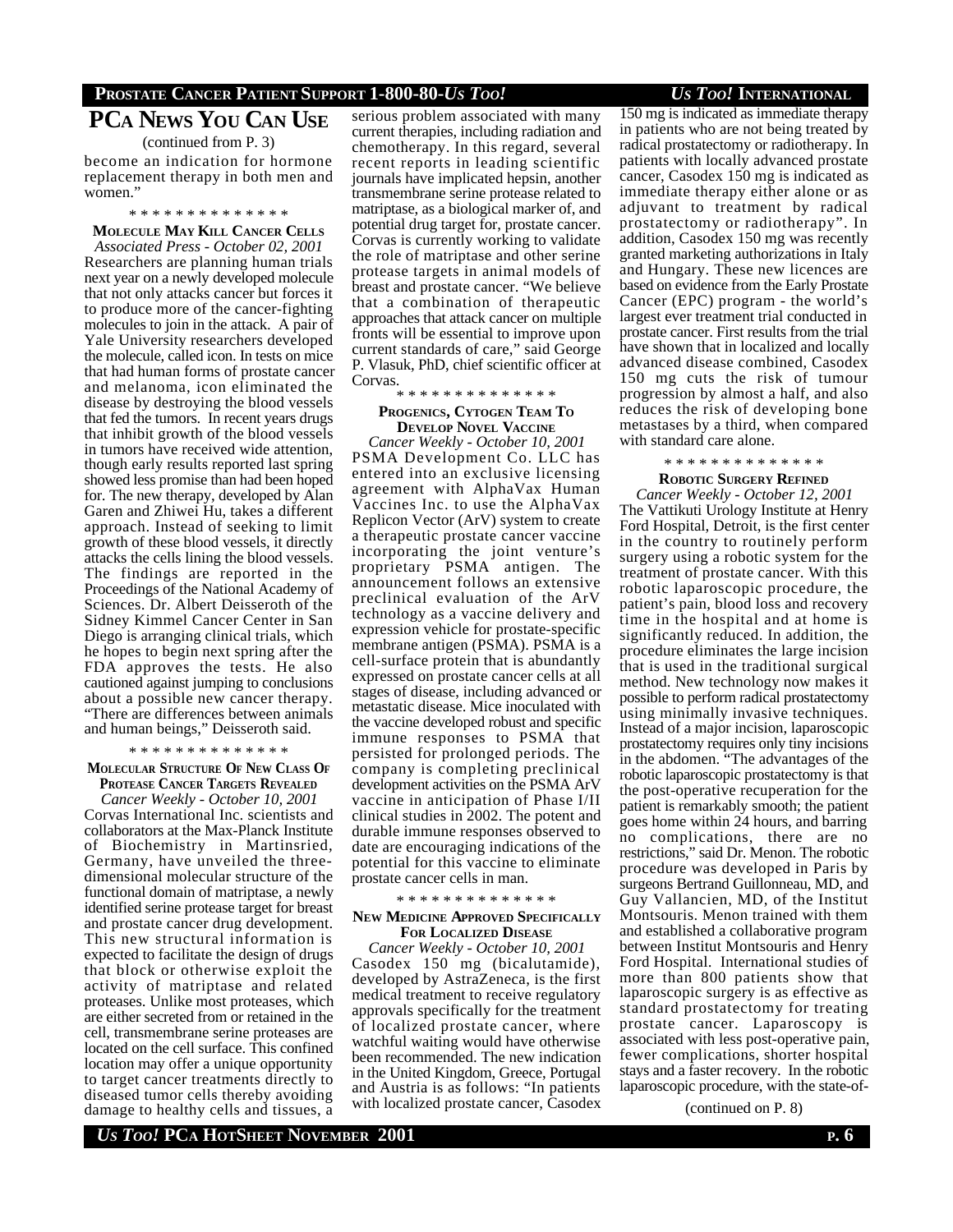### *US TOO!* **INTERNATIONAL VISIT US ON THE INTERNET AT WWW.USTOO.ORG**

# **What and How to Ask Your Doctor the Questions You Need to Make Informed Decisions**

Essential Fats / healthnewsreview By: E. Siguel, MD PhD

Patients are encouraged to participate in decisions about their own care, and doctors are supposed to provide all material facts needed to provide an informed consent and help patients make adequate decisions. However, doctors and patients rarely exchange all the information needed for an adequate "informed" consent.

A study supported in part by the Agency for Healthcare Research and Quality found that patients were fully informed in less than 10% of medical decisions affecting them. Patients are fully informed when "doctors provide them with the pros and cons of the test, procedure, or medication regimen; inform them of their options and any side effects; and help them reach an individualized decision about the right course to take."

Clarence Braddock III, M.D., M.P.H, lead author of the study, found that only 5% to 30% of doctors discuss alternatives, and 1%-16% discuss uncertainties associated with the decision. Moreover, doctors rarely discuss the complexities of nutrition therapy as an alternative or supplement to the therapy they propose.

Patients with complex conditions need to make an effort to be heard or bring someone with them that can help them ask the appropriate questions. In particular, patients need to learn more about alternative options for diagnosis and treatment. They should be told the risks and benefits of the drugs recommended as well as alternative options such as older or generic drugs whose safety is better known.

Moral (healthnewsreview). Being nice and failing to ask appropriate questions may prevent you from asking questions later (after you die). The following steps can help you maximize the benefits of your doctor's exam.

Before your appointment:

- 1. Prepare a plan and agenda for the visit several days before you meet with your doctor.
- 2. Visit web health sites on the Internet and get "second opinions" from respected health sources. Learn the basic aspects of your health problems, as well as alternative diagnostic and treatment approaches. If you are already being treated, learn about side effects of the treatment, risks and benefits

of your current treatment, and alternative treatment options.

- 3. Prepare a brief summary of who you are and why you are there. Include new issues since the last exam, and questions you have, detail new problems, symptoms, etc.
- 4. Review all the medications you take and prepare a list of everything you take, amounts, frequency. It also helps to have a general outline of your diet and exercise program.
- 5. Prepare questions to ask your doctor.

At your appointment time

- 1. Call to confirm your appointment and that the doctor will be available at about the scheduled time. Verify that the staff has your medical record ready.
- 2. Bring a list of all the medications, drugs, supplements and things you take. Also bring the container. Sometimes the container has information that you may overlook. For example, not all calcium supplements are alike; it is important to know the chemical structure of the calcium supplement.
- 3. Bring copies of your own medical records, including test results, because sometimes the doctor has not received them or misplaces them.
- 4. Identify issues that may be too complex for your doctor and require another doctor or specialist, and be sure to request a referral (if your problem is chronic, you may request multiple referrals).
- 5. Before you leave the doctor's office, request copies of all test results (preferably, have them sent directly to you by the entity that does the testing, such as the lab). Doctors often tell patients that their tests results were normal or fail to inform them about test results. Always ask to be provided with a copy of your test results. Many organizations are now developing web sites where test results are posted, and you may receive test results by e-mail. Whatever method is used, ask when the results will be ready and sent to you, and call to inquire if you have not received them within a reasonable time. For example, most blood test results are ready within 3 days. Many labs keep blood samples for about 7 days. If you call before 6 days pass, and they forgot to run a test results, they can run them again without forcing you to give more blood.
- 6. Ask how long it will take for the results to be available, and call back if you did not get copies promptly.
- 7. Be polite but assertive with your doctor. However, limit your topics to those essential to your health. Avoid rambling or discussing unrelated matters.
- 8. Discuss test results with your doctor to understand them well. Normal or abnormal values are not necessarily what they appear to be. A value may be deemed "abnormal" but mean nothing. For example, if you exercise a lot, you may have evidence of muscle breakdown in your blood. If your prostate is enlarged, your PSA may be high. Your doctor can help you distinguish minor from significant issues. A value may appear normal but hide disease. A low PSA can conceal a small prostate cancer that can be detected by physical examination. A thorough doctor asks appropriate questions and looks at the totality of test results to determine whether a diagnostic test indicates disease or normal physiological variation. With regard to complex or less common tests, doctors often rely on specialists with expertise understanding those tests.
- 9. Discuss your treatment and medications; be sure that you understand the name of the drug, its purpose, and its dose (to verify what you get at the pharmacy later).
- 10.When your doctor recommends a drug, ask him about dosage, when the drug should be taken (with meals or fasting), and for how long. Understand the common risks and how to notice them. Your doctor may schedule you for periodic blood testing for drug side effects. Also ask about lower cost alternatives.
- 11. As you speak with your doctor, make a list of treatment options. Write down the options suggested by your doctor. Which options are complementary (work together) and which ones are alternative (must choose one or the other)? Under each option, list the likely benefits and risks as well as costs.
- 12.Request a specialist when you have a complex problem or many common problems that interact with each other.

*References (essentialfats.com) "Informed decision making in outpatient practice: Time to get back to basics," by Dr. Braddock, Kelly A. Edwards, M.A., Nicole M. Hasenberg, M.P.H., and others, Journal of the American Medical Association 1999; 282(24): 2313-2320. Agency for Healthcare Research and Quality, hcrq.org Siguel EN. Essential Fatty Acids in Health and Disease. 1994. Nutrek Press, Nutrek Inc., P.O. Box 1269, Brookline, MA 02446. This material is merely an opinion ; it is not advice and should not be used for any purpose other than entertainment. By reading or using the information contained in or implied by this article, you agree that the content provider shall not be liable for any content errors, or for any actions taken in reliance thereon. This information likely contains material errors. Use of this information is subject to the disclaimer and the terms and conditions at essentialfats.com . © 2001 Edward Siguel. All rights reserved Copyright 1999 Edward N. Siguel. All Rights Reserved*